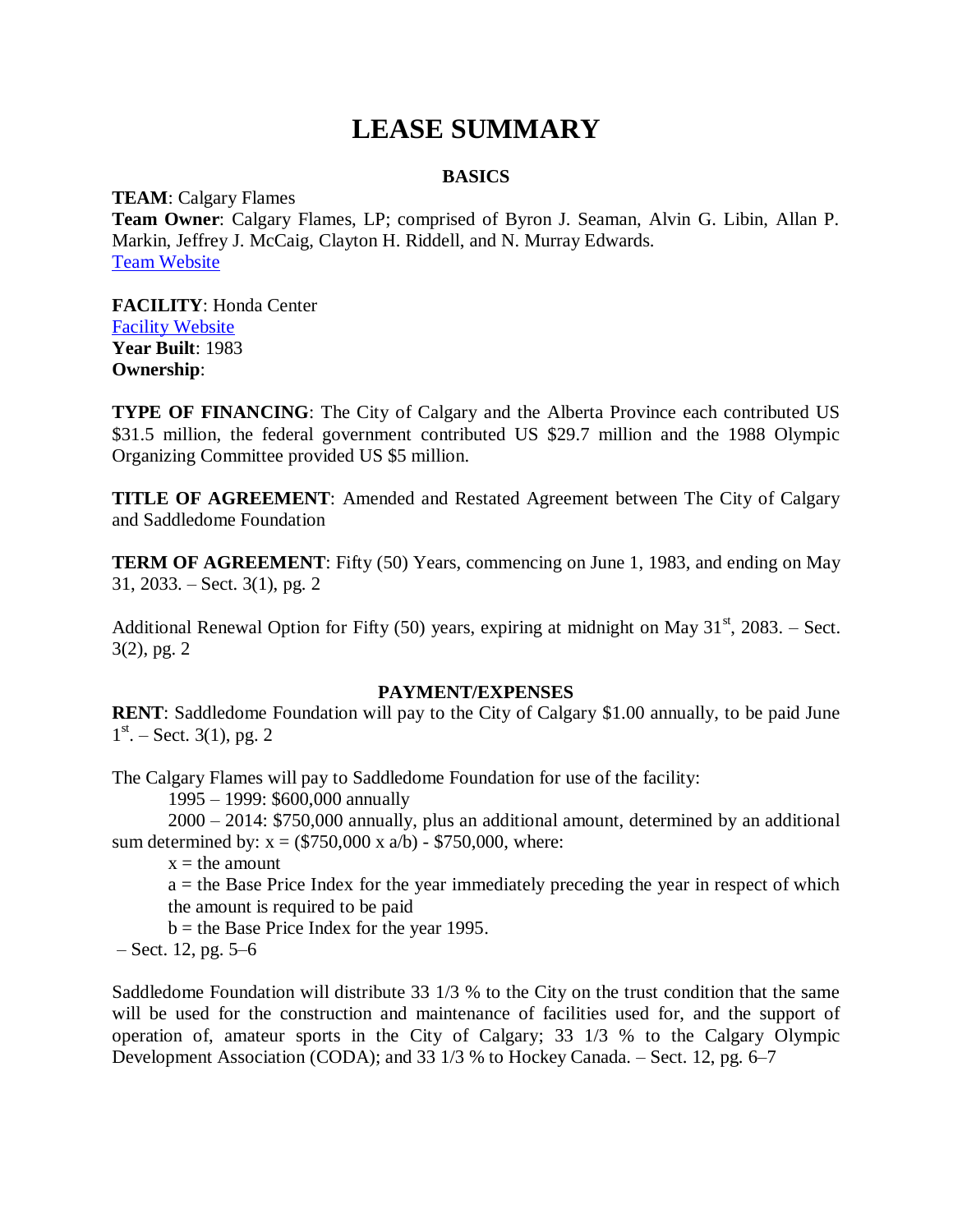**INSURANCE**: "The Foundation shall, without cost to the City, obtain or cause to be obtained commercial general liability insurance in form and content acceptable to the City, acting reasonably, for personal injury and property damage arising out of or in connection with all of the activities carried on in the Olympic Saddledome or otherwise on the Leased Premises. Such insurance shall extend to cover contractually assumed liability of the Foundation to the City under this Lease, shall protect the City and the Foundation from claims by others as if both were separately insured and shall be drawn or endorsed so as to constitute the City a named insured thereunder." – Sect. 6, pg  $3$ 

### **CAPITAL IMPROVEMENTS**

"The Foundation shall use its monies and income . . . for the purpose of providing capital improvements to and facilities in the Olympic Saddledome as in the opinion of the Foundation may be necessary or desirable for the conduct of its operations." – Sect. 11, pg. 5

#### **MAINTENANCE**

"The Foundation shall operate, repair and maintain or shall cause to be operated, repaired and maintained the Olympic Saddledome and all other improvements to the Leased Premises in a good and workmanlike manner and operating condition, reasonable wear and tear and structural repair only excepted. The City may enter the Olympic Saddledome and the Leased Premises and view the state of repair and maintenance thereof and the Foundation shall operate, repair and maintain or cause to be operated, repaired and maintained the Olympic Saddledome and the Leased Premises according to notice in writing from the City insofar as it is bound to do by this Lease." – Sect.  $5$ , pg.  $3$ 

"The Foundation shall use its monies and income . . . for the operation, repair and maintenance of the Olympic Saddledome and other improvements to the Leased Premises as hereinafter provided." – Sect. 11, pg.  $5$ 

#### **USE**

The Foundation shall cause the Leased Premises, the Olympic Saddledome and all other improvements to the Leased Premises to be operated as a facility to

- (a) provide entertainment for, and
- (b) to enhance the athletic achievement of, the people of Southern Alberta.

The City hereby grants to the Foundation the right to contract with a professional coliseum operator or manager for the management and operation of the Olympic Saddledome and all other improvements to the Leased Premises." – Sect.  $4(3)$  & (4), pg. 3

### **ESCAPE CLAUSES**

**Default by Foundation**: "If (i) the rent hereby reserved or any part thereof is not paid when due and the Foundation fails to make the required payment within 7 days of receipt of notice from the City, or (ii) the Foundation fails to observe or perform any covenant or condition required by it to be observed or performed under this Lease and persists in such failure after 30 days notice by the City requiring the Foundation to observe and perform any such covenant or condition (or if any such failure would reasonably require more than 30 days to remedy, the Foundation fails to commence to remedy within such 30 days and thereafter proceed diligently to remedy such failure) then and in any such case it shall be lawful for the City at any time thereafter to re-enter